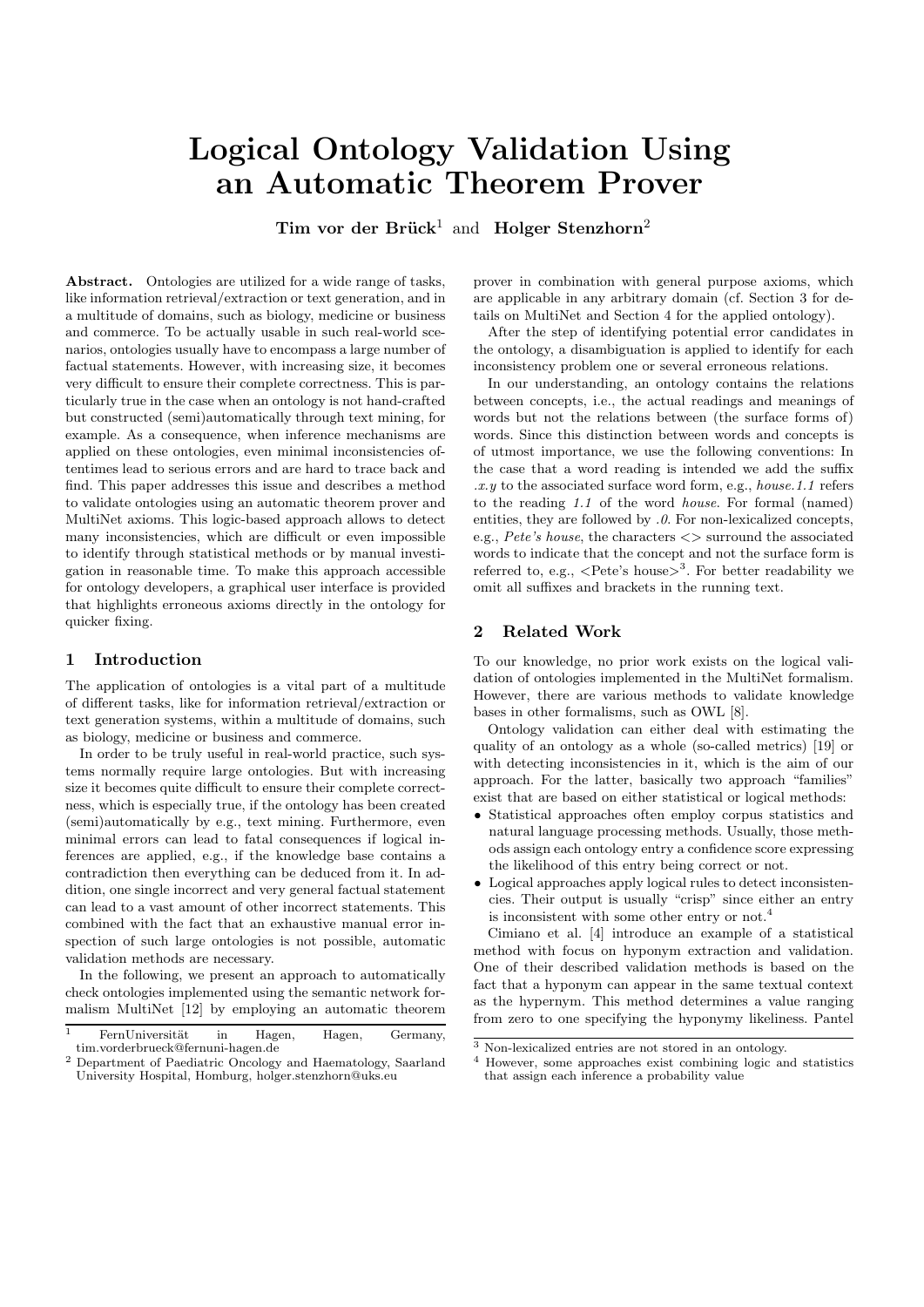and Pennachiotti [16] focus on arbitrary semantic relations extracted automatically by text mining and the application of a given pattern set. They derive the confidence score from the pattern precision concerning the extracted relations by calculating the pointwise mutual information between patterns and relations.

Arpinar et al. [1] devise a logical validation method which locates inconsistencies in ontologies by applying consistency rules that are defined by the user in RuleML [3]. They also present several domain-specific example rules but do not give any generally applicable and domain-independent rules. Corcho et al. [5] concentrate on detecting cycles, partition errors (e.g., some concept subordinated to woman cannot be subordinated to *man* too) and redundancies in taxonomies. To do so, they do not apply any automated theorem prover and thus cannot make use of arbitrary logical consistency axioms which in turn renders this approach quite limited. Schlobach and Cornet [18] investigate how a theorem prover can be adapted to pinpoint logical contradictions. Ji et al. [13] consider networks of ontologies instead of a single ontology. Finally, Kalyanpur et al. [17, 14] describe a graphical user interface for quick identification of inconsistencies.

In contrast to those approaches, our main point is to describe several domain-independent, generally applicable axioms and to show how a logical and a statistical validation approach can be combined.

Furthermore, instead of OWL we use an ontology implemented in the MultiNet knowledge representation formalism. In contrast to OWL which is based on a restricted subset of first order predicate logic, the expressiveness of the MultiNet formalism goes even beyond first order predicate logic, e.g., by containing support for fuzzy quantifiers.

## 3 MultiNet

The ontology validated for this work is implemented using MultiNet (Multilayered Extended Semantic Networks) [12], a semantic network formalism that has already been applied for a wide variety of domains and tasks, such as question answering, readability analysis, geographic information retrieval and literature search [7]. It provides the necessary basic formalism and contains more than 140 relations and functions to define ontologies and to describe the complete semantics of natural language, i.e., the meaning of arbitrary sentences, paragraphs or whole texts - but it does not contain itself any concept definitions.

When a MultiNet concept<sup>5</sup> is defined then it is associated with some semantic information stored either in the semantic lexicon HaGenLex (Hagen German Lexicon) [11] or dynamically derived by the deep linguistic parser WOCADI (Word Class Disambiguation) [10]. The semantic information consists of an ontological sort (of which there exist more than forty different ones, e.g.,  $d(iscrete)$  or  $ab(stract)$  object), semantic features, e.g., human: + for concepts denoting human beings, and a set of layer features, e.g., type of extensionality (etype) or cardinality [12].

The ontological sorts and semantic features can also become quite useful in ontology validation [20]. However, in some cases a validation employing ontological sorts or semantic features is not possible since either lexicon entries are missing or sorts and features are not specific enough. In such a case, along with several statistical methods, a logical validation based on a theorem prover is applied here.

In work, we employ the layer feature type of extensionality classifying nodes on the pre-extensional knowledge representation level (see [12] or [15] for a distinction of intensional and (pre)extensional interpretation).

The type of extensionality can take the following values:

- 0: Representative of an elementary extensional, which is itself not a set, e.g.,  $house.1.1, \langle Max \rangle$  (person named Max)
- 1: Set of elements of type 0, e.g.,  $\langle$  several children $\rangle$ ,  $\langle$  three cars>, team.1.1, brigade.1.1
- 2: Set of elements of type 1, e.g.,  $\langle$  three crews $\rangle$ ,  $\langle$  many organizations>, <umbrella organization>
- 3: Set of elements of type 2

 $4: \ldots$ 

MultiNet provides the ELMT(element) relation (defined in Section 4) to specify a member-collection relationship, i.e.,  $ELMT(a, b) \Rightarrow etype(a) + 1 = etype(b)$  where  $etype: Concepts \rightarrow \mathbb{N}_0$  and  $etype(c)$  denotes the type of extensionality of concept c.

## 4 Ontologies

The two most important relations for our task are meronymy and hyponymy which are further differentiated into several subrelations. Meronymy is a part-whole relation where the concept denoting the part is called the meronym and the containing concept the holonym. Winston [21] states the subrelations (with the corresponding MultiNet relation in brackets):

- Component-integral: A relation between an object and one of its components. Important for this relation is the fact that object and component can be perceived separately from each other, e.g., A car wheel is part of a car. (PARS)
- Member-collection: This relation represents the membership in a set, e.g., A soccer player is a member of a soccer  $team.$  (ELMT)
- Portion-mass: Relations which refer to mass units and their parts, e.g., A meter is part of a kilometer, a slice of the cake is part of a cake. (PARS, for temporal units  $TEMP$ )
- Stuff-object: This relation represents the chemical composition of an object, e.g., Alcohol is part of wine. Steel is part of a bike. (PARS or ORIGM<sup>-1</sup> in the case the holonym denotes a physical object)
- Feature-activity: Activities can usually be divided into several subtasks, e.g., the following subtasks belong to the activity going out for dinner: visiting a restaurant, ordering, eating and payment.  $(HST)$
- Place-area: This relation holds between two objects if one of these objects is geographically part of the other object, e.g., Germany is part of Europe. (pars)

Additionally Helbig [12] defines a further meronymy subrelation for subsets called SUBM, e.g., *brigade* is a subset of division. Note that the relationship between brigade and division is not of type member-collection since the elements of a division and a brigade are in both cases soldiers.

MultiNet can also be used to describe instance relations through an attribute value mechanism. For example, the fol-

 $^5$  Note that MultiNet treats instances as concepts as well.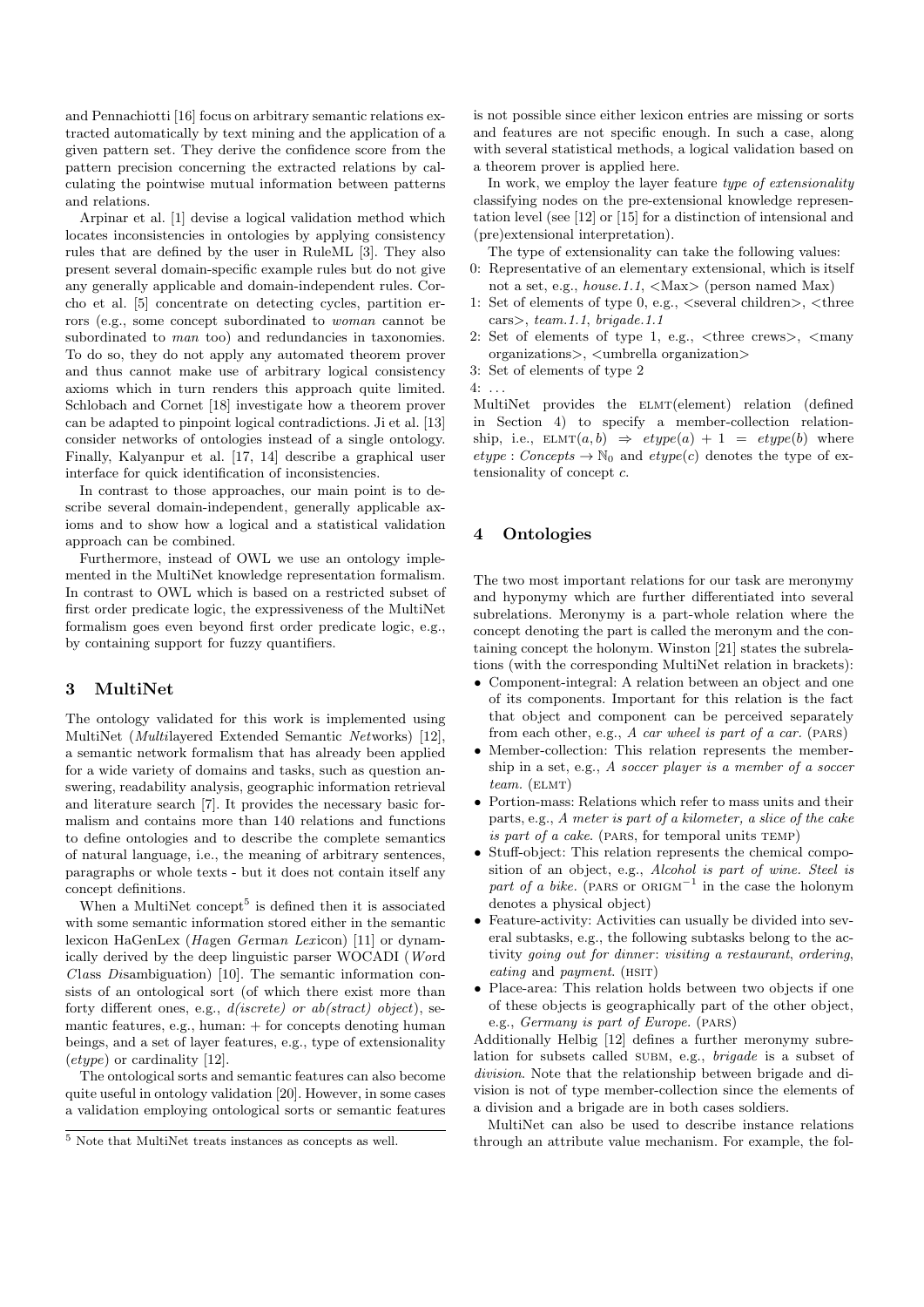lowing denotes the fact that Germany is a part of Europe:

$$
ATTR(x, y) \land SUB(y, name.1.1) \land VAL(y, germany.0) \land
$$
  
\n
$$
SUB(x, country.1.1) \land PARS(x, z) \land
$$
  
\n
$$
ATTR(z, u) \land SUB(u, name.1.1) \land VAL(u, europe.0) \land
$$
  
\n
$$
SUB(z, continent.1.1)
$$
\n(1)

According to Lyons, an expression  $x$  is a hyponym of another expression  $y$  if and only if  $x$  entails  $y$ , e.g., if a concept denotes a dog then it denotes also an animal [15]. MultiNet defines the following hyponymy subrelations:

- subs: Relation of conceptual subordination for situations, e.g., the situation *party* is subordinated to *event*
- SUBR: Relation of conceptual subordination for relations, e.g., equality is subordinated to relation
- sub: Relation of conceptual subordination not covered by the first two cases, e.g., a church is subordinated to building
- Note that sub, subre, and subs are also used to specify instance of relations (see Equation 1).

Other important relations defined for ontologies are:

• ANTO: Antonymy relation, e.g., *increase* is an antonym of decrease

• syno: Synonymy relation, e.g., kid is a synonym of *child* There is a strict differentiation in MultiNet between the cases where a meronymy relation holds directly or where an additional sub relation needs to be included. For example:

$$
PARS(car\_wheel.1.1, car.1.1) but \t(2)
$$

$$
SUB(x, wheel.1.1) \land PARS(x, car.1.1)
$$
 (3)

The second example states that something exists, which is derived from wheel.1.1 (i.e.,  $car\_wheel.1.1$ ) and which is part of a car.

#### 5 Search for Contradictions

The automatic theorem prover E-KRHyper<sup>6</sup> [2] is applied to find incorrect entries of the knowledge base by deriving contradictions. E-KRHyper supports full first predicate logic and uses a tableau algorithm for proving. The validation process is done in several steps:

- 1. A subset TDB of the knowledge base KB which is to be validated is stored in the theorem prover's fact database.
- 2. Additionally, a validated knowledge base VKB can be specified that contains knowledge which is known to be true.
- 3. A synonymy normalization is done such that each concept is replaced by the lexicographic smallest element of its synonymy set, e.g., *normalize*( $car.1.1$ ) =  $auto.1.1$  if  $synset(car.1.1) = \{ car.1.1, auto.1.1 \}.$
- 4. The theorem prover is applied on the fact database.
- 5. All instantiated relations (facts) that are used by E-KRHyper to derive a contradiction and which are not found in the validated knowledge base are considered potentially erroneous. Those relations are marked and removed from the fact database employed by the theorem prover. Afterwards, the entire process is repeated again until no further contradiction can be found (go to Step 4).

The entire process is shown as pseudo-code in Figure 1. For deriving the contradictions a set of MultiNet axioms is used.

```
Input: knowledge base KB and
 validated knowledge base VKB
Select TDB with TDB⊂KB
Loop:
 facts:=derive contradiction(TDB∪VKB)
 facts=\emptyset ? \Rightarrow exit loop
 for all f \in facts
   f \notin VKB ? \Rightarrow mark(f,KB)
 TDB:=TDB \setminus factsEnd Loop
```
Figure 1. Pseudocode for recognizing inconsistent relations in the knowledge base

## 6 Case Study: Important Inconsistencies

To keep the set of axioms small we investigate which of them are needed to derive several types of inconsistencies the theorem prover should be able to identify. A typical inconsistency is the asymmetry of the meronymy and hyponymy relations. Both types of relations can in most cases be expressed by the MultiNet relations sub and pars. For instance, if

$$
PARS(car\_wheel.1.1, car.1.1)
$$
\n(4)

then the relation

$$
PARS(car.1.1, car\_wheel.1.1)
$$
 (5)

cannot hold. Then we investigate what happens if Equation 4 and Equation 5 are modified in such a way that additional sub relations are involved, like for example Equation 6:

$$
SUB(x, wheel.1.1) \land PARS(x, car.1.1) \land SUB(y, car.1.1) \land PARS(y, wheel.1.1)
$$
 (6)

It can be shown, however, that this example leads to a contradiction as well, which is proven in Theorem 1 by applying several MultiNet axioms.



Figure 2. Proof by contradiction: the dashed lines indicate inferred relations, the dotted one the relation to be contradicted.

Theorem 1 Let us assume:

 $KB(= \text{knowledgebase}) \models \text{SUB}(x, y)$  (7)

$$
KB \models \text{PARS}(x, z) \tag{8}
$$

 $KB \equiv \text{SUB}(w, z)$  (9)

 $Claim: KB \models \neg \text{PARS}(w, y)$ 

<sup>6</sup> E-KRHyper is available as open-source at http://www. uni-koblenz.de/~bpelzer/ekrhyper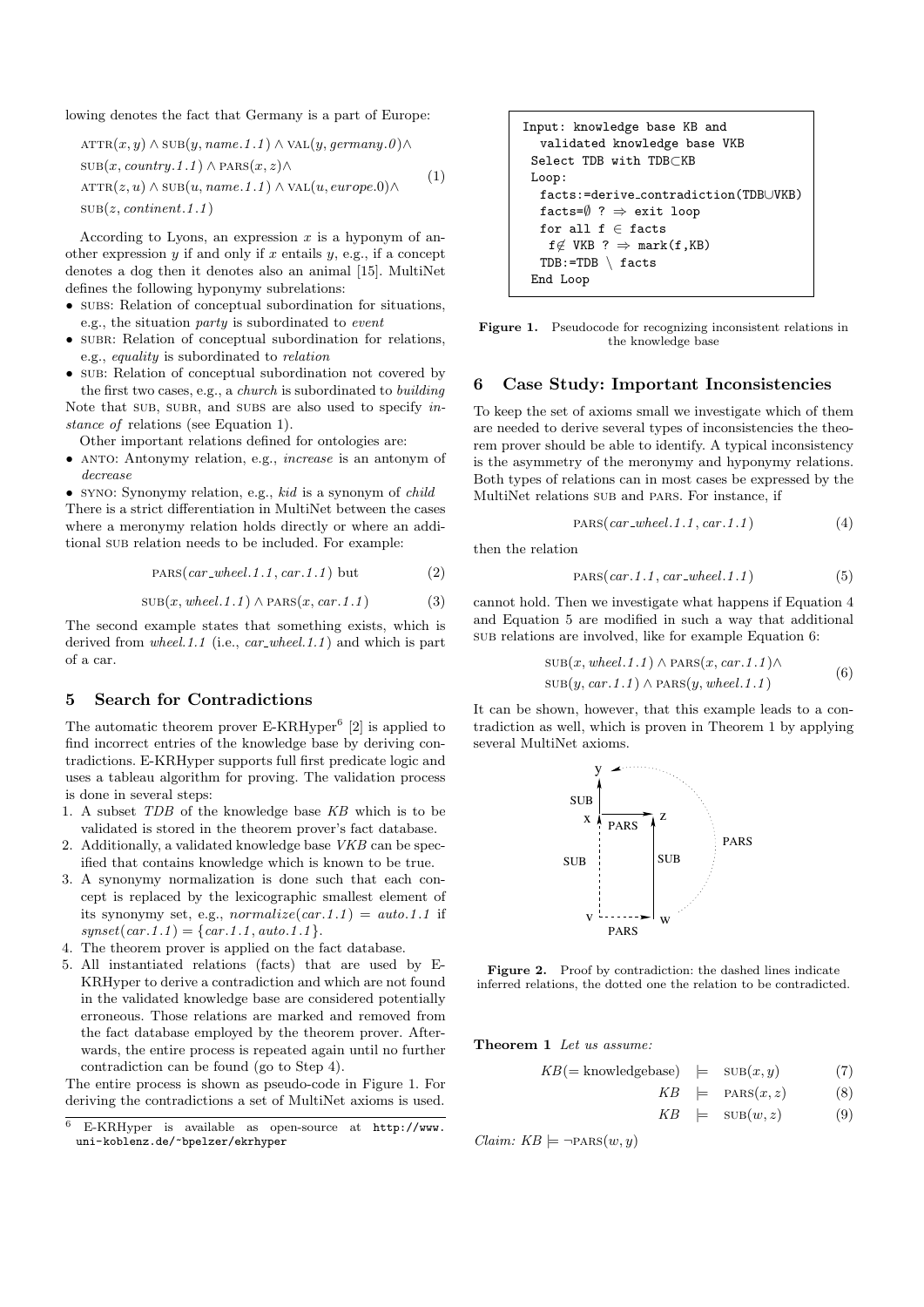Proof by contradiction, assuming  $KB \models$  PARS $(w, y)$ Note that  $x$  does not have to be lexicalized. It often denotes

a non-lexicalized concept, which is a subtype (hyponym) of y and a part of z. The proof is illustrated in Figure 2.

$$
KB \models \text{PARS}(x, z) \land \text{SUB}(w, z) \land \text{SUB}(x, y)
$$
  
\n
$$
\Rightarrow \exists v : KB \models \text{SUB}(v, x) \land \text{PARS}(v, w)
$$
  
\n(Axiom: Inheritance of Part – Whole  
\nRelationships[12]/Modus Ponens)  
\n
$$
\Rightarrow KB \models \text{SUB}(v, y) \text{ and}
$$
  
\n(Transitivity of SUB/Modus Ponens)

$$
KB \models \text{PARS}(v, y) \tag{Transitivity of PARS/Modus Ponens}
$$

But  $KB \models$  PARS $(v, y) \land$  SUB $(v, y)$  is not possible. Therefore, the assumption must hold. q.e.d.

Analogously, a contradiction can be proven if only one of the sub relations in Equation 6 show up, e.g.,  $\text{SUB}(x, wheel.1.1) \land$  $PARS(x, car.1.1) \land PARS(car.1.1, wheel.1.1)$ . Theorem 1 is important for two reasons: First, it states that all relations where this theorem is applied contain an inconsistency. Second, the axioms used for the proof can be very useful because, instead of the theorem, the theorem prover can employ those axioms. This procedure has the advantage of a higher generality which means that additional inconsistencies can be found possibly not detectable by employing only the theorem.

Next we consider the case that instead of the pars relation the ELMT relation is used, e.g.,

$$
SUB(soldier.1.1, man.1.1) \land
$$
  
\n
$$
ELMT(soldier.1.1, division.1.1) \land
$$
  
\n
$$
SUB(airforce\_division.1.1, division.1.1) \land
$$
  
\n
$$
ELMT(airforce\_division.1.1, man.1.1)
$$
\n(10)

Theorem 1 can no longer be applied since the axiom Inheritance of Part-Whole is only defined for the relations SUB and pars. Also, the elmt relation is not transitive, which is used in the proof. Thus, an additional theorem has to be stated which handles the relations SUB and ELMT:

Theorem 2 Let us assume:  $KB \models SUB(x, y) \land ELMT(x, z) \land SUB(w, z)$  $Claim: KB \models \neg \text{ELMT}(w, y)$ 

Proof by contradiction, assuming  $KB \models \text{ELMT}(w, y)$ . Let  $\text{ctype}(x) = n$ .

> $\Rightarrow \text{etype}(z) = n + 1$ (Definition of ELMT)  $\Rightarrow$  etype(ii)

$$
\Rightarrow etype(w) = n + 1
$$

(Concepts connected by sub have

identical types of extensionality provided

(11)

that the type of extensionality is not underspecified by the hypernym)

$$
\Rightarrow \text{etype}(y) = n + 2
$$

 $\Rightarrow \text{ctype}(x) = n + 2 = n$ 

which is a contradiction.

q.e.d.

Now consider the case the second sub relation in Equation 6 is directed in the opposite direction. In order to form a meaningful MultiNet expression the example had to be additionally adjusted in such a way that the anonymous concept  $y$  was replaced by  $machine.1.1$ :

$$
SUB(x, wheel.1.1) \land PARS(x, car.1.1) \land
$$
  
\n
$$
SUB(car.1.1, machine.1.1) \land
$$
  
\n
$$
PARS(machine.1.1, wheel.1.1)
$$
\n(12)

In this case a logical contraction using MultiNet axioms cannot be reached but it is quite unlikely that the meronymy relation changes its direction if hyponyms of the original concepts are compared. Thus we define the following assumption:

Assumption 1 Let us assume:  $KB \models SUB(x, y) \land PARS(x, z) \land PARS(w, y)$  $Claim: KB \models \neg SUB(z, w)$ 

Note however, that a contradiction could be derived if the relation PARS is replaced by the ELMT relation which can be shown analogously to the proof of Theorem 2.

Table 1. Logical axioms used to derive contradictions

| Axiom ID       | Matching formula                                                                 |
|----------------|----------------------------------------------------------------------------------|
| $N_1$          | $SUB(x, y) \rightarrow \neg SUB(y, x)$                                           |
| N <sub>2</sub> | $PARS(x, y) \rightarrow \neg PARS(y, x)$                                         |
| $N_{3}$        | $\text{SUB}(x, y) \land \text{SUB}(y, z) \rightarrow \text{SUB}(x, z)$           |
| $N_4$          | $PARS(x, y) \wedge PARS(y, z) \rightarrow PARS(x, z)$                            |
| $N_{5}$        | $SUB(x, y) \rightarrow \neg PARS(x, y)$                                          |
| N <sub>6</sub> | $SUB(x, y) \wedge PARS(z, y) \rightarrow$                                        |
|                | $\exists u : SUB(u, z) \wedge \text{PARS}(u, x)$                                 |
| N <sub>7</sub> | $ELMT(x, y) \rightarrow etype\langle ?(x, y)$                                    |
| $N_{8}$        | $etype\langle ?(x,y) \wedge etype\langle ?(y,z) \rightarrow etype\langle ?(x,z)$ |
| $N_{9}$        | $\neg \textit{etype} \leq ?(x, x)$                                               |
| $N_{10}$       | $etype\lt;?(x, y) \land SUB(z, y) \rightarrow etype\lt;?(x, z)$                  |
| $N_{11}$       | $SUB(x, y) \wedge PARS(y, z) \wedge$                                             |
|                | $PARS(x, w) \rightarrow \neg SUB(w, z)$                                          |
| $N_{12}$       | $\text{ANTO}(x, y) \wedge \text{SUB}(w, x) \rightarrow \neg \text{SUB}(w, y)$    |

Table 1 shows a subset of the axioms we employ. Literal  $N_1$  states the relation sub to be asymmetric. This axiom can be stated in analogous form for the other hyponymy subrelations subs and subr. The pars relation is also asymmetric as stated in axiom  $N_2$ . Again, corresponding axioms can be defined for the other meronymy subrelations ELMT, HSIT, ORIGM<sup>-1</sup>, SUBM, and TIME. Axioms  $N_3$  and  $N_4$  reflect the transitivity of  $SUB$  and PARS.  $N_5$  specifies that the relations SUB and PARS cannot hold simultaneously.  $N_3$ ,  $N_4$ ,  $N_5$ , and  $N_6$  are required for the proof of Theorem 1 and are, therefore, necessary to derive contradictions for relations which are inconsistent according to this theorem. In axiom  $N_7$  a predicate  $\text{ctype} \leq ?(x, y)$  is introduced which is fulfilled if the type of extensionality of concept  $x$  falls below the type of extensionality of concept  $y$ . In case the relation ELMT holds between two concepts x and y ( $ELMT(x, y)$ ) then the type of extensionality of  $x$  is one less than the type of extensionality of  $y$ , i.e.,  $\text{ctype} \leq ?(x, y)$ . The predicate  $\text{ctype} \leq ?$  is transitive  $(N_8)$ and irreflexive  $(N_9)$ . Furthermore, a hyponym has the identical type of extensionality as the hypernym (if the hypernym is not underspecified,  $N_{10}$ ). The axioms  $N_7$ ,  $N_8$ ,  $N_9$ , and  $N_{10}$ are required for the proof of Theorem 2 and therefore also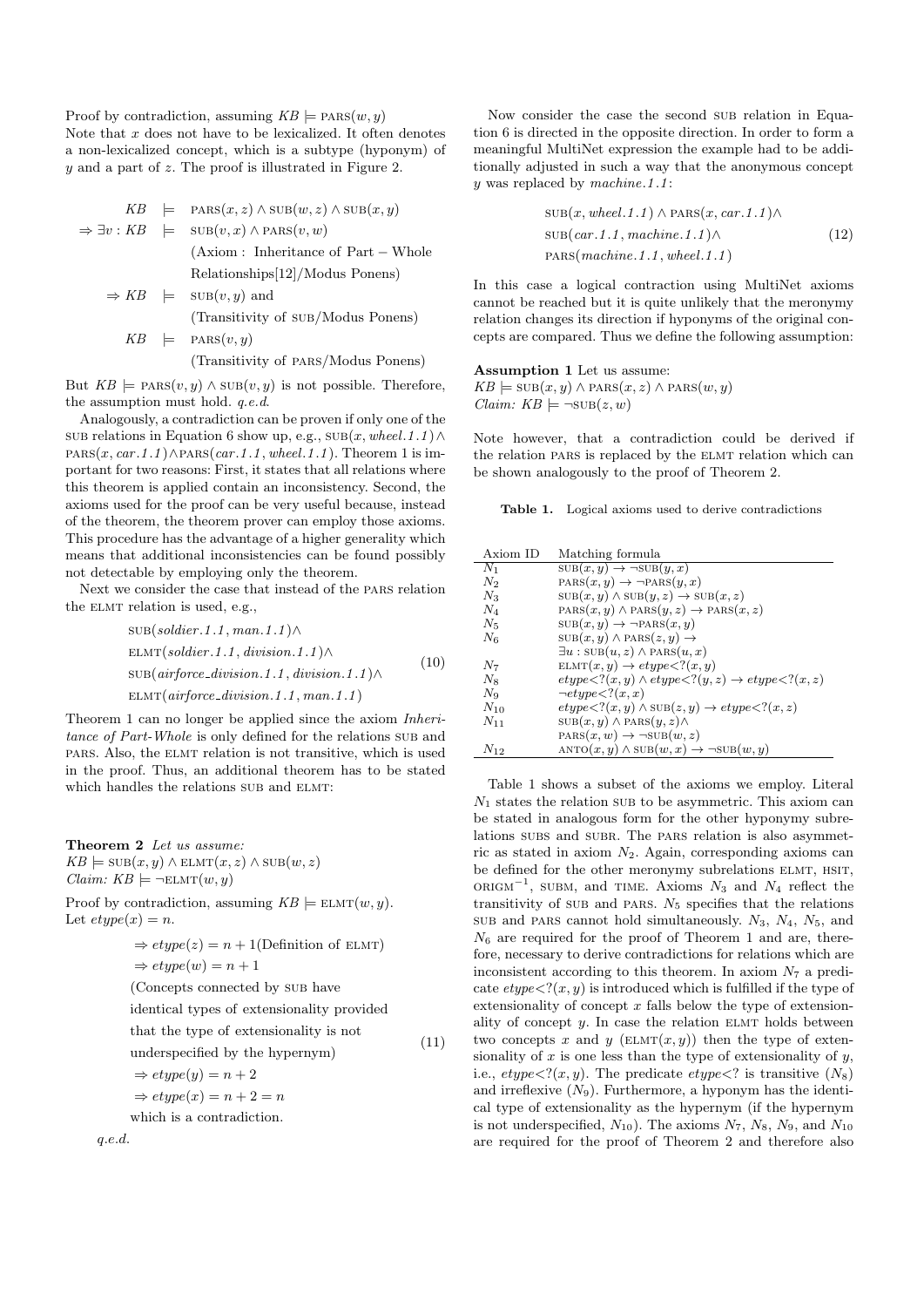to derive a contradiction for relations of the knowledge base where this theorem can be applied.  $N_{11}$  states the heuristic illustrated in Equation 12 (Assumption 1).  $N_{12}$  is a generalization of MultiNet axiom 133 [12, p.475] and should at least hold prototypically.

#### 7 Error Disambiguation

Usually not all relations employed by the automatic theorem prover to derive a single contradiction are actually erroneous. Actually, in a lot of cases only a single relation is incorrect. But the identification of this particular relation is usually not trivial and thus an automated mechanism to already point in the right direction is very helpful. We followed two approaches here:

First, a validated and trusted knowledge base (HaGenLex which is mainly derived from Wiktionary and GermaNet [9] where the mapping to HaGenLex concept identifiers was done manually) is used in addition. All relations defined in this knowledge base are assumed to be correct. This means that the relations determined by the theorem prover contained in this knowledge base can be discharged as error candidates.

Second, additional features are used to estimate the quality of knowledge base entries. These features are combined to a global quality score [20] and include context comparison of hyponym/hypernym (similar to [4]), taxonomy-based validation for meronyms [6] and exploit the fact that in many cases the relation correctness can be reliably estimated by regarding only the assumed hypernym alone (hyponym/meronym/holonym respectively).

In case one of the relations found by the theorem prover is assigned a quality score significantly lower than the other ones which can be determined by an outlier detection approach then it is assumed to be incorrect.

An alternative approach not followed here would be to not remove inconsistent relations one after the other from the knowledge base instead of removing all of them simultaneously. If the contradiction disappears after the removal of some single relation this relation is probably incorrect. However, if the contradiction can still be derived then this relation can be assumed to be correct. Note that such an approach would lead to a serious increase in calculation time and thus strongly decrease performance.

#### 8 Graphical User Interface

We implemented a graphical user interface SemChecker to visualize the identified inconsistencies (see Figure 3). It displays all entries of the knowledge base. Furthermore, it states for a selected entry the name of the file from which this entry was extracted, the pattern employed to extract this entry, and also the information whether this pattern is deep (1) or shallow (0). Entries leading to a contradiction are marked by an attention symbol. Additionally, SemChecker displays all axioms applied to derive the contradiction and all facts where those axioms were applied to.

## 9 Evaluation

We evaluated our approach on an ontology constructed automatically by text mining. For that the German Wikipedia was



Figure 3. Graphical User Interface for the Logical Validation highlighting the entry  $SUB(land.1.1, provinz.1.1)$  $(sUB( country.1.1, province.1.1))$  as potentially erroneous

converted into a semantic network representation following the MultiNet formalism, by employing the deep syntacticosemantic parser WOCADI. We applied a set of patterns given as semantic subnetworks on the Wikipedia sentences in the form of semantic networks and extracted a set of hyponymy and meronymy relations. Additionally a set of shallow patterns were applied on the token information to guarantee a high recall if sentences could not be parsed. Most occurring subrelations of the extracted pairs were PARS  $(636711)$  and sub (153 459), followed by subs (13 236), subm (30 375), and ELMT  $(5 961)$ . All relation pairs (in total 847727) were assigned a confidence score estimating the likelihood of their correctness [20]. The highest-scored relations were investigated for a possible addition to our knowledge base and were, therefore, checked with the theorem prover.

Currently, we perform a theorem prover check on the 30 000 highest scored meronymy and hyponymy relation candidates (TDB, see Section 5). The data set consists of all 6 000 elmt relations, best 12 000 hyponyms, and 12 000 meronyms. The theorem prover timeout per proof was set to 9000 seconds.

We employ 16 axioms; a selection of them is given in Table 1. In total 164 inconsistent relations were identified. Only 9 of them were identified by asymmetry- and anto-axioms  $(N_1, N_2, \text{ and } N_{12} \text{ in Table 1 and Table 2})$  which correspond to the usual cycle and partition-checks which are the only inconsistency verifications for many systems, for instance [5]. An Example rejected according to Theorem 1 is the follow $ing<sup>7</sup>$ :

> $\text{SUB}(x, town.1.1), \text{PARS}(x, church.1.1)$  $\text{SUB}(y, church.1.1), \text{PARS}(y, town.1.1)$

<sup>7</sup> For better understandability, examples where translated from German to English